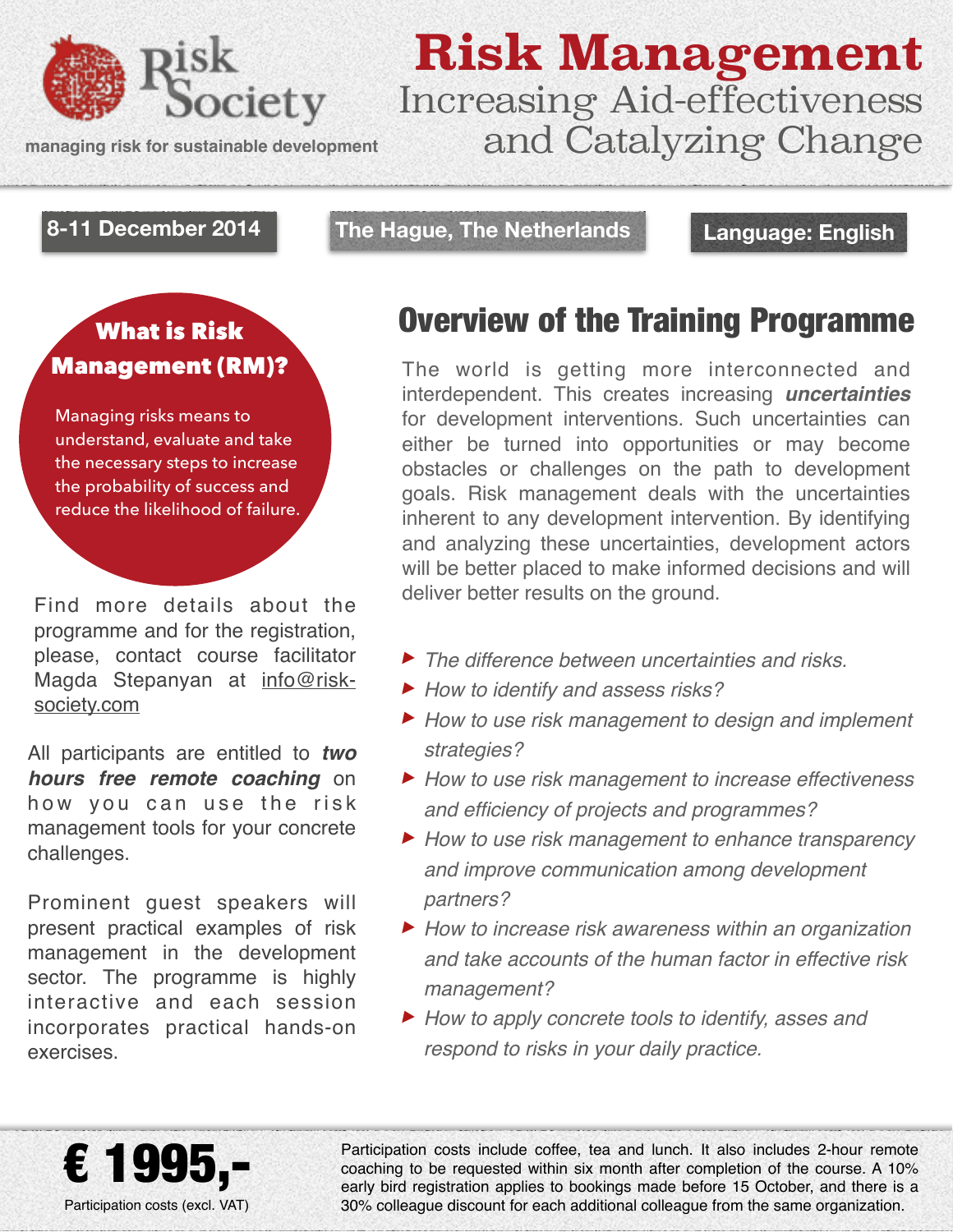



*7 December, 5pm:* A Dutch-style welcome reception.

#### *Introduction to Risk Management for Sustainable Development*  **Risk management and development practice** 88

This session introduces the concepts of 'risk' and 'uncertainty' and discusses the difference between a *threat-focus* mentality and an *opportunity management* perspective in development practice.

#### *Scenarios and Scenario Based Strategies*

Introduction of the 'concept of futures' and how anticipation of the future can inform development practices. Paul de Ruijter (the Netherlands), a leading expert in the field, will introduce scenario planning. Participants will discover how scenario planning can be used to help development actors strategize ways of responding to imminent social and economic challenges in the developing world.

# *Understanding the Risk Management Concept* **Risk Management: theory and practice** g December

This session will introduce the concept of risk management based on the ISO 31000 guidance standard. Participants will learn and practice how to apply an integrated risk management framework in their own projects and programmes. The latest trends in risk management for development in leading international organizations. Participants will learn the difference between various types of risks. You will get concrete tools to identify and assess risks, as well as define risk response measures at various levels. **Mainted The School of the School of the School of the School of the difference between various types of the difference between various types of the difference between various types of <b>Integrated risk management: National** 

#### *Integrated risk management: National Risk Assessment in the Netherlands*

**Dr. Marcel Mennen**, National Institute of Public Health and Environment, Centre for Environmental Safety, Netherlands, will present a practical case of national risks assessment in the Netherlands.

#### **Mainstreaming Risk Management in Development Initiatives**

#### *Governance and Complexity*

**Dr. Martijn van der Steen**, deputy dean and deputy director of The Netherlands School of Public Administration, will introduce the challenges and opportunities for effective governance in the context of development cooperation.

#### *Risk Management in Development Interventions*

How risk management (RM) can be mainstreamed in development interventions: at the design phase; at the implementation phase; and at the exit stage.

#### *Group work*

Participants will be divided into small learning groups. In the group you design and an integrated risk management framework based on a project, programme, or strategy taken from your area. Each group will present the results.

#### *Human factor in risk management*

The presentation will demonstrate how the risk perception and risk tolerance can impact decisionmaking and how risk management culture can support delivering developments results.

#### *Presentation of Group work and discussion*

*A guided tour in The Peace Palace, in The Hague.*

December

December 11

December

÷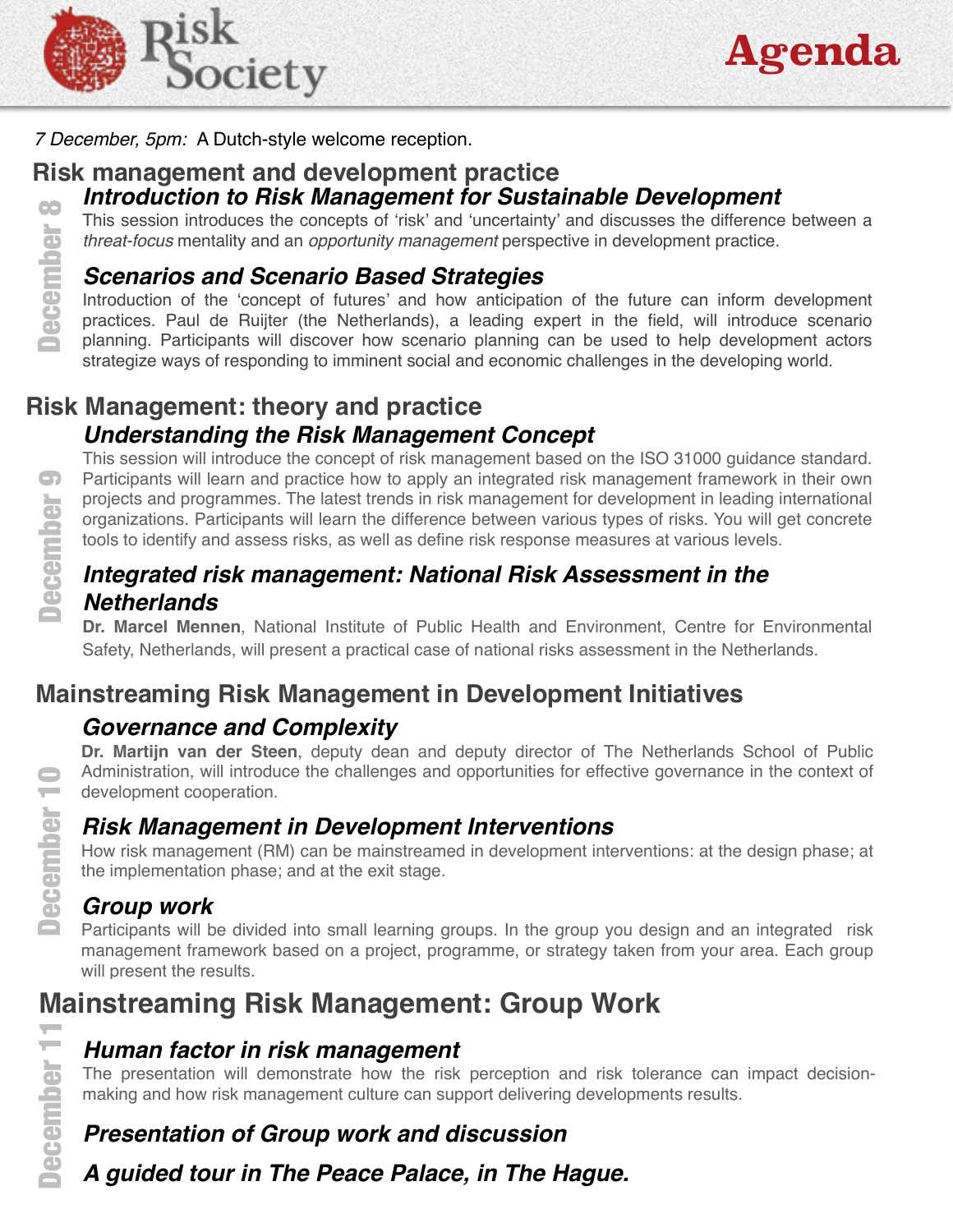



#### **Magda Stepanyan, MA, MSc, CIRM,** *Course Facilitator*

She holds two master degrees in Sociology and Public Administration (Leiden University) respectively, as well as International Certificate in Risk Management from The Institute of Risk Management (UK). She has over 15 years of expertise working with the organizations such as EC, UN, WB, Red Cross, and many others in the areas of risk management, disaster risk management, capacity development, M&E. She authored UNDP Technical Paper on Risk Management for Capacity Development Facilities: An Output from the Global Review.



#### **Paul de Ruijter, MSc,** *Guest Speaker*

He holds MSc in Management Engineering from the Twente University (The Netherlands). He is the director of De Ruijter Strategy (http://www.deruijter.net ), a specialist Scenario Planning and Strategy consultancy, with almost a quarter of a century of experience in the field. In recent years he has worked as a designer of and consultant for scenario and strategy projects for various organizations such as Rabobank, IHC Merwede, BAM, the International Energy Agency, the World Council for Sustainable Development, and International Committee of the Red Cross (ICRC).



#### **Marcel Mennen, PHD,** *Guest Speaker*

#### **Senior Scientist at the National Institute of Public Health and Environment, Centre for Environmental Safety**

He holds MSc in Physical Chemistry at Leiden University and obtained a PhD in Physical Science and Mathematics.His expertise covers a broad range of areas varying from air quality, health and environment science, environmental disasters and CBRN risks and threats to the broad scope of national safety and security (scenario studies; risk and threat assessment). Since 2010, he is the general secretary of the Dutch National Network of Safety and Security Analysts (ANV). This network produces the yearly National Risk Assessment of the Netherlands, in which risks, threats and hazards are assessed using an all-hazard uniform methodology.



#### **Dr. M. Martijn van der Steen, PHD,** *Guest Speaker*  **Netherlands School for Public Administration (NSOB)**

Dr. M. Martijn van der Steen joined the NSOB in 2002 and is deputy dean and deputy director of NSOB and director of its think tank. Martijn studied public administration and history at Erasmus University Rotterdam and was trained as a management consultant at Dutch firm Twijnstra Gudde. His research interests include network management, the use of forecasting and scenarios in policy-making, and the relationship between the media and government. Martijn received a PhD from Tilburg University for a study on the use narratives in the political debate about aging. He contributes to several of the School's research projects with a focus on strategic management and the role networks can play in the provision of public services. He also is dean of the Master Class Regulation and Compliance, the Master Class in Policy Analysis and dean of a tailor-made-in-house program for the municipality of Amsterdam.